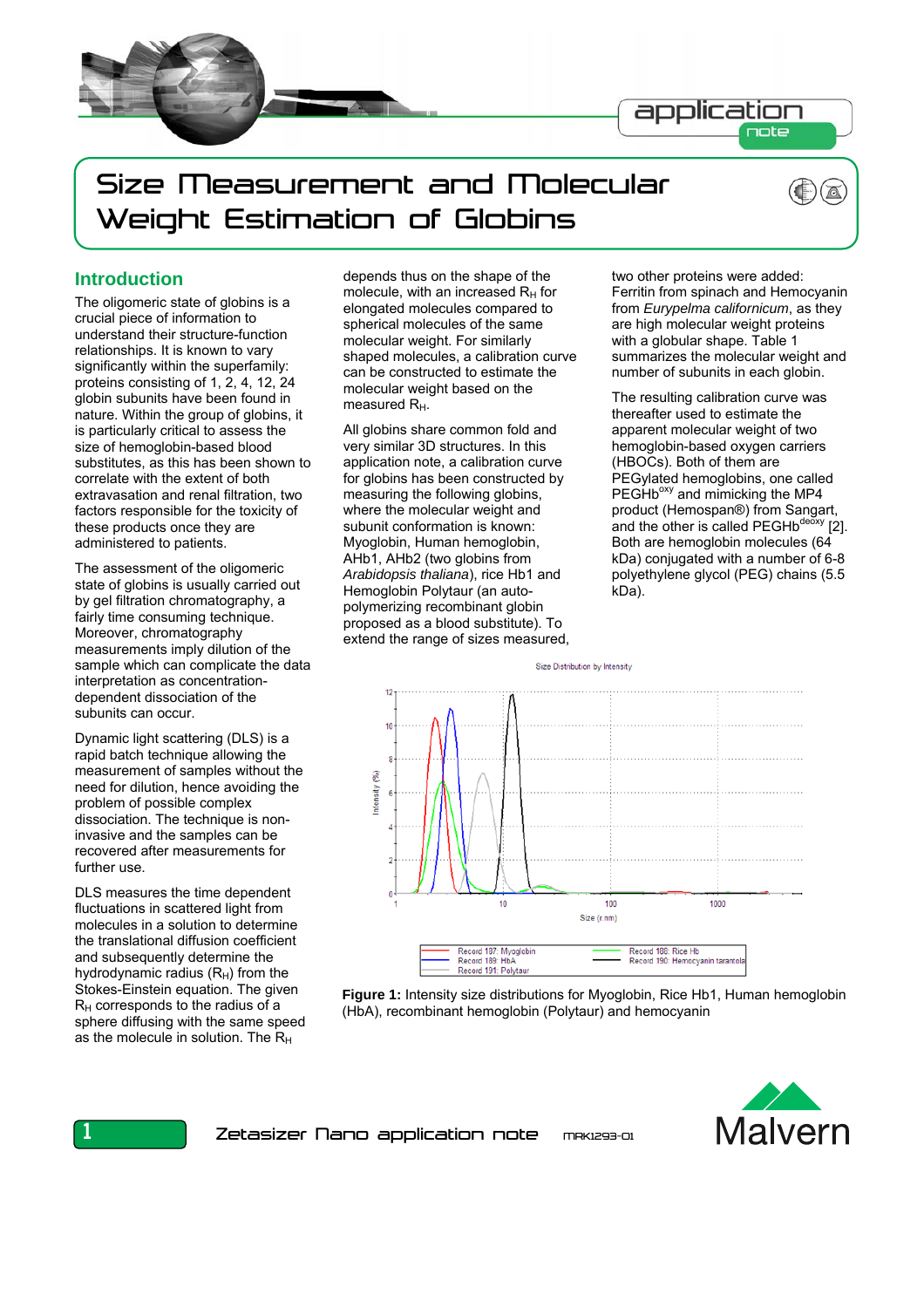

# **Methods**

All measurements were performed on the Zetasizer Nano ZS, a dynamic light scattering (DLS) instrument, using non-invasive backscatter (NIBS) detection.

The calibration curve was constructed by plotting the measured hydrodynamic radius versus the known molecular weights. The data points were fitted with an equation of the following form  $R_H = (a^* M_w)^{\wedge} b$  [1] to obtain a relationship between the hydrodynamic radius and the molecular weight  $(M_w)$  for globins.

All protein concentrations were in the range 5-500 μM in saline buffer, where, for each protein, no subunit dissociation is predicted to take place.

All samples were filtered before measurement using 0.22μm or smaller pore size to remove large aggregates.

## **Results**

### **Polydisperse Samples**

Most of the samples showed a multimodal correlation function indicating the presence of several populations in the samples.

### **Oligomeric State of Globin Samples**

Although the samples are polydisperse, the size distribution analysis provides information about the individual populations and allows for the determination of the oligomeric state of the globin samples. Figure 1 shows the intensity size distributions for a number of the globin samples. The figure clearly shows that the different samples have multiple size peaks.

The fraction of the sample in each size peak was obtained from the volume size distributions, determined using Mie theory. It was shown that, for all globin samples, the smallest size peak was the main component of **Table 1:** Summary of the number of subunits, known molecular weight and peak statistics for various proteins

| <b>Protein</b>    | No. of<br><b>Subunits</b> | Known<br>Mw<br>[kDa] | Peak<br>Mean<br>[nm] | %Peak<br><b>Intensity</b> | %Peak<br>Volume |
|-------------------|---------------------------|----------------------|----------------------|---------------------------|-----------------|
| Myoglobin         | 1                         | 17.6                 | 2.403                | 97.7                      | 100             |
| AHb2              | 1                         | 17.8                 | 2.341                | 53.2                      | 99.9            |
| Rice Hb1          | 2                         | 37                   | 2.985                | 90.9                      | 100             |
| AH <sub>b</sub> 1 | 2                         | 36                   | 3.016                | 80.8                      | 100             |
| HbA               | 4                         | 64.5                 | 3.305                | 100                       | 100             |
| Polytaur          | 12                        | 186                  | 6.778                | 88.3                      | 99.8            |
| Ferritin          |                           | 440                  | 8.74                 | 82.8                      | 99.9            |
| Hemocyanin        |                           | 1720                 | 12.36                | 100                       | 100             |

the sample, making up at least 99.8% of the sample volume (Table 1).

The size of the main component in each sample was therefore determined as the mean value of the smallest size peak. In Table 1, a summary of the peak statistics for the main peak of each sample is shown. It is noteworthy that proteins of similar

molecular weight, such as Myoglobin (17.6kDa) and AHb2 (17.8kDa) have very similar hydrodynamic radii, 2.40nm and 2.34nm respectively. The same can be seen for Rice Hb1 (37kDa) and AHb1 (36kDa), where the  $R_H$  was measured to be 2.99nm and 3.02nm, respectively.









Zetasizer Nano application note mrkiz93-01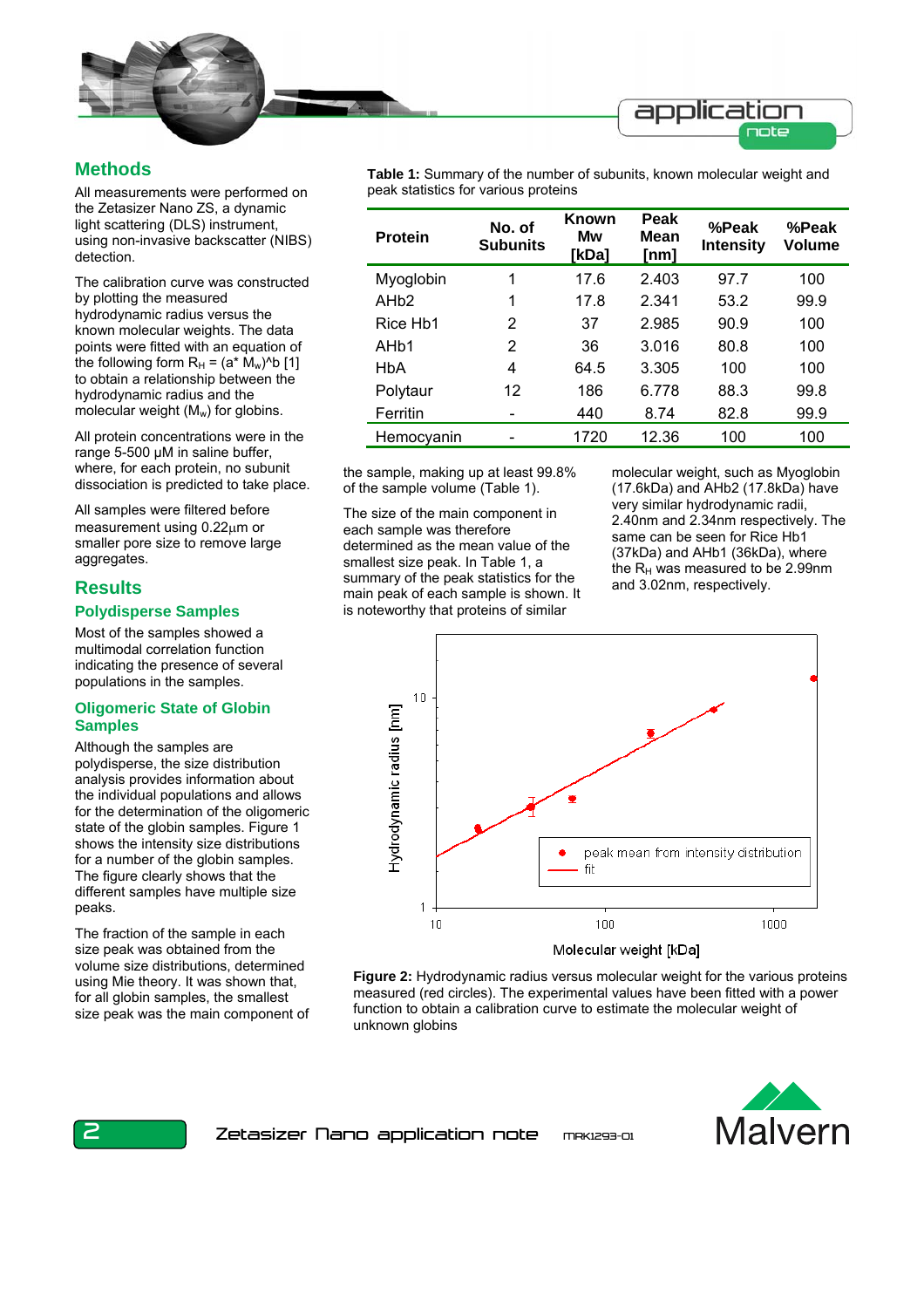

These data confirm that it is possible to use DLS as a quick and user friendly screening tool to determine the oligomeric state of a globin sample, as well as a tool to detect the presence of aggregates in samples.

### **Hydrodynamic Size Versus Molecular Weight**

The hydrodynamic radius of the main component in each globin sample is plotted versus the known molecular weight of the samples in figure 2. The data fit, giving the relationship between molecular weight  $(M_w)$  and hydrodynamic radius  $(R_H)$  has been added to figure 2.

The hydrodynamic radius data from hemocyanin from *Eurypelma californicum*, has been excluded from the fit, as the large measured size can be affected by angular dependence of the measurement.

## **The Mw of PEGylated Hemoglobins**

The PEGylated hemoglobins contain multiple populations, with the smaller size peak being the main component of both samples. Figure 3 shows the intensity and volume size distributions for the two samples. The two samples differ as the PEGHb<sup>deoxy</sup> sample shows a narrow main size peak, with  $R_H$  of 5.85nm, while the PEGHb<sup>oxy</sup> sample contains at least two populations in its main size peak as indicated by a shoulder, with  $R_H$ values corresponding to 4.89nm and ca 9nm respectively.

Using the calibration curve previously established, the estimated apparent molecular weight of the main components of PEGHb<sup>oxy</sup> are 108 kDa and 450kDa while the single peak of the PEGHb<sup>deoxy</sup> sample corresponds to 165kDa. As the PEG chains conjugated to the protein affect the diffusion of the molecules, the calibration curve should only be used to estimate the corresponding weight of a globin that diffuses with the same speed as the PEGylated hemoglobin



Size Distribution by Volume 16 B  $\overline{14}$  $12$  $10$ E /olume  $\overline{2}$  $10<sup>1</sup>$  $100$ 1000 Size (r.nm) Record 194: PEGHboxy Record 195: PEGHbdeoxy

**Figure 3: (A)** Intensity size distributions for PEGHboxy (red) and PEGHbdeoxy (green) **(B)** Volume size distributions for the sample samples. These measurements were made at 25°C.